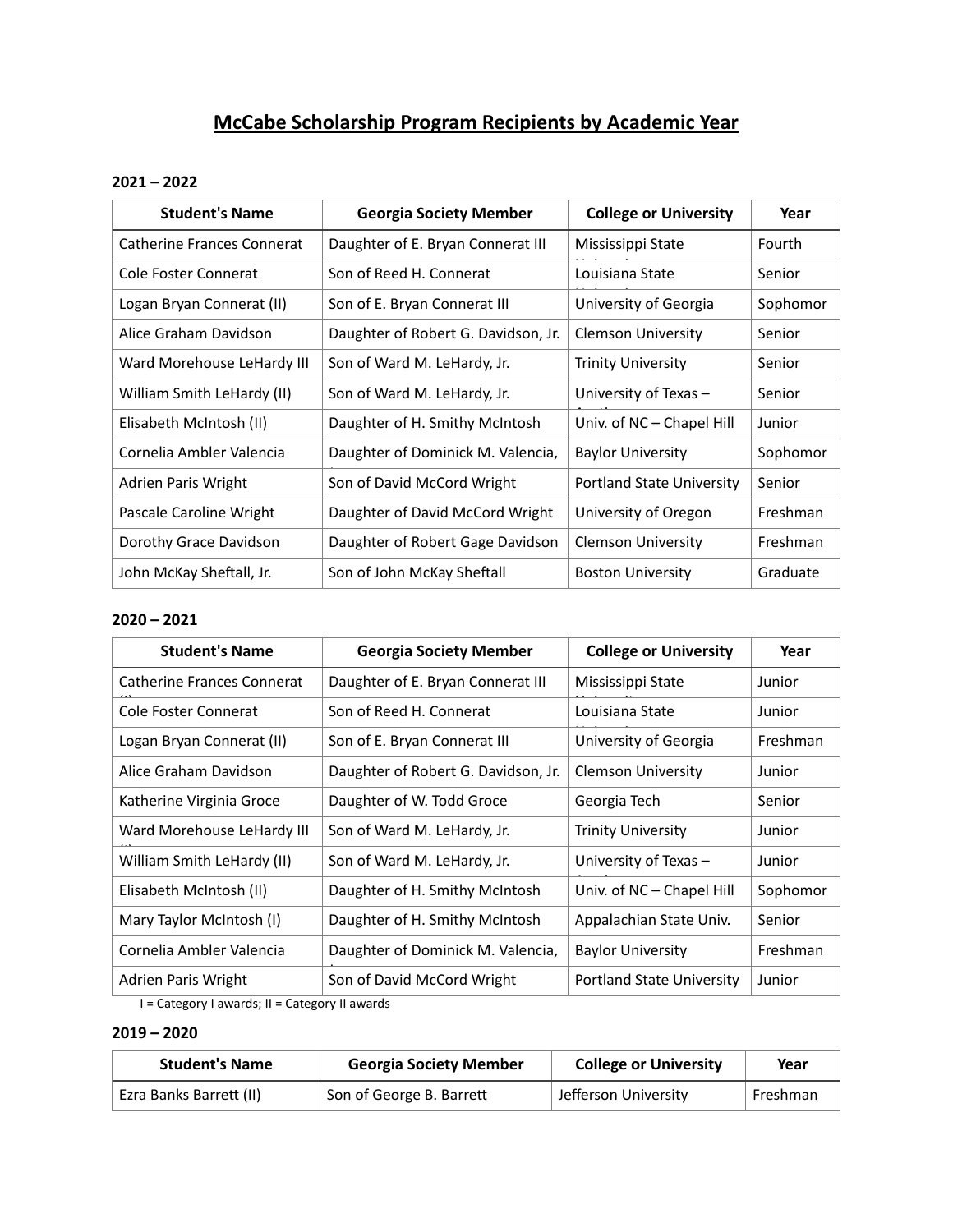| Jack Anderson Barrett             | Son of Anderson D. Barrett        | Nova Southeastern            | Freshman  |
|-----------------------------------|-----------------------------------|------------------------------|-----------|
| William Hale Barrett (I)          | Son of George B. Barrett          | Univ. of the South $-$       | Sophomore |
| William Mosher Clark              | Son of Stephen E. Clark           | James Madison University     | Grad Yr 2 |
| <b>Catherine Frances Connerat</b> | Daughter of E. Bryan Connerat III | Mississippi State University | Sophomore |
| Cole Foster Connerat              | Son of Reed H. Connerat           | Louisiana State University   | Sophomore |
| B.F. Paty Daves, Jr.              | Son of B.F. Paty Daves            | <b>Auburn University</b>     | Senior    |
| Alice Graham Davidson (II)        | Daughter of Robert G. Davidson,   | <b>Clemson University</b>    | Sophomore |
| Robert Gage Davidson III (I)      | Son of Robert G. Davidson, Jr.    | The Citadel                  | Senior    |
| Katherine Virginia Groce          | Daughter of W. Todd Groce         | Georgia Tech                 | Junior    |
| Ward Morehouse LeHardy III        | Son of Ward M. LeHardy, Jr.       | <b>Trinity University</b>    | Sophomore |
| William Smith LeHardy (I)         | Son of Ward M. LeHardy, Jr.       | University of Texas - Austin | Sophomore |
| Elisabeth McIntosh (II)           | Daughter of H. Smithy McIntosh    | Univ. of NC - Chapel Hill    | Freshman  |
| Mary Taylor McIntosh (I)          | Daughter of H. Smithy McIntosh    | Appalachian State            | Junior    |
| Lillian Fox Morgan                | Daughter of Henry Sayler          | University of Georgia        | Senior    |
| <b>Adrien Paris Wright</b>        | Son of David McCord Wright        | Mt. Hood Community           | Sophomore |
| 2018 - 2019                       |                                   |                              |           |

| <b>Student's Name</b>        | <b>Georgia Society Member</b>     | <b>College or University</b> | Year      |
|------------------------------|-----------------------------------|------------------------------|-----------|
| Susan Sloan Barrett          | Daughter of Anderson D. Barrett   | Florida State University     | Senior    |
| Olivia Britton Barrett (II)  | Daughter of George B. Barrett     | University of Georgia        | Senior    |
| William Hale Barrett (I)     | Son of George B. Barrett          | Univ. of the South $-$       | Sophomore |
| Jane Eliza A. Chisholm       | Daughter of Frank A. Chisholm,    | Univ. of South Carolina      | Grad Yr 2 |
| <b>Catherine Frances</b>     | Daughter of E. Bryan Connerat III | Mississippi State University | Freshman  |
| Cole Foster Connerat         | Son of Reed H. Connerat           | Louisiana State University   | Freshman  |
| Alice Graham Davidson (II)   | Daughter of Robert G. Davidson,   | <b>Clemson University</b>    | Freshman  |
| Robert Gage Davidson III (I) | Son of Robert G. Davidson, Jr.    | The Citadel                  | Junior    |
| Josephine Mobley Demere      | Daughter of John B. Demere        | Georgia State University     | Grad Yr 2 |
| Katherine Virginia Groce     | Daughter of W. Todd Groce         | Georgia Tech                 | Sophomore |
| Samuel Powell LeHardy        | Son of Louis Marcel LeHardy       | Christopher Newport Univ.    | Senior    |
| Ward Morehouse LeHardy       | Son of Ward M. LeHardy, Jr.       | <b>Trinity University</b>    | Freshman  |
| William Smith LeHardy        | Son of Ward M. LeHardy, Jr.       | University of Texas - Austin | Freshman  |
| Mary Taylor McIntosh         | Daughter of H. Smithy McIntosh    | Appalachian State            | Sophomore |
| Lillian Fox Morgan           | Daughter of Henry Sayler Morgan   | University of Georgia        | Sophomore |
| John McKay Sheftall, Jr.     | Son of John McKay Sheftall        | <b>Boston University</b>     | Grad Yr 2 |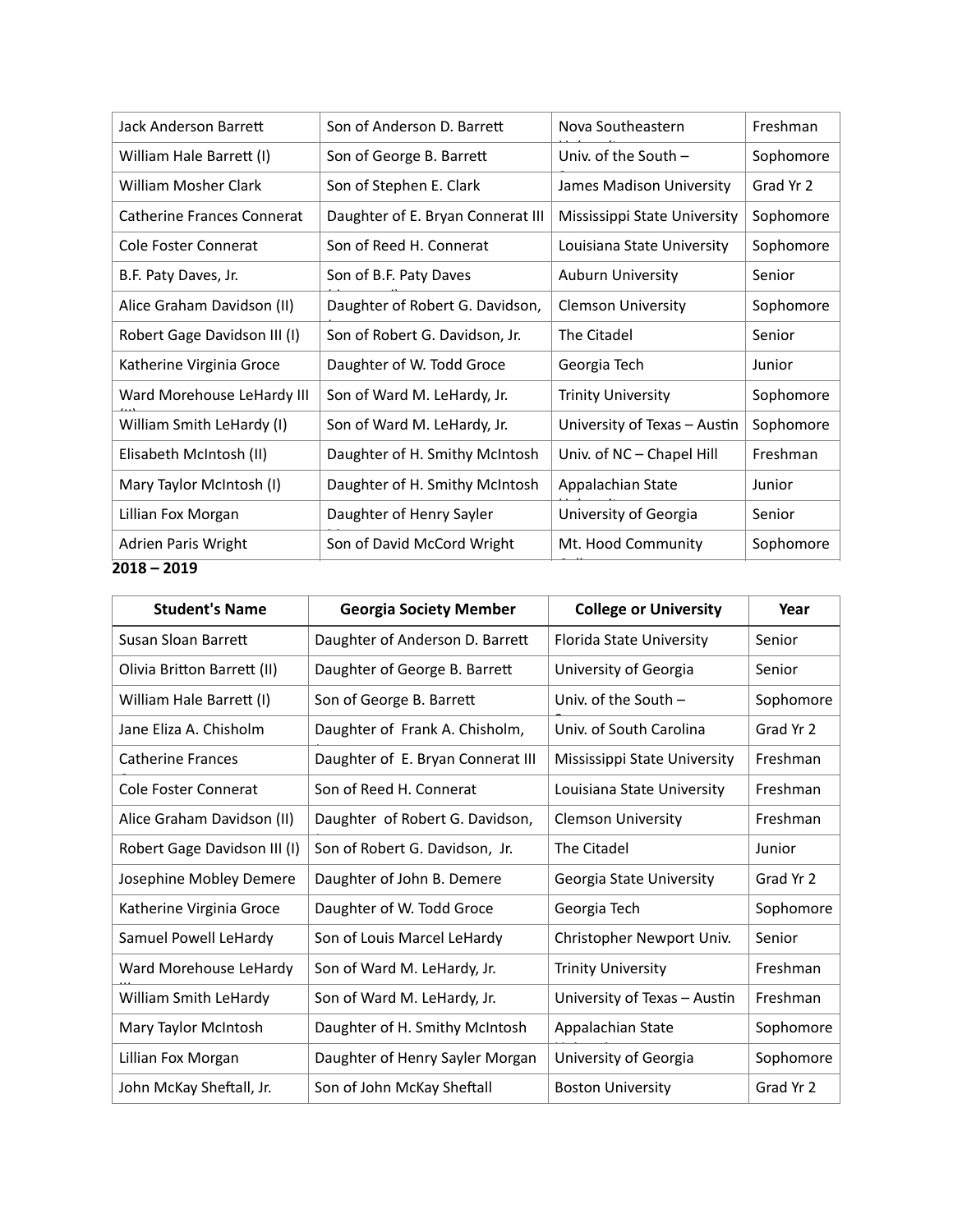| Adrien Paris Wright | Son of David McCord Wright | Univ. of Colorado – Denver Freshman |  |
|---------------------|----------------------------|-------------------------------------|--|
|                     |                            |                                     |  |

#### **2017 – 2018**

| <b>Student's Name</b>      | <b>Student's Relationship to Georgia Society</b> | <b>College or University</b> | Year      |
|----------------------------|--------------------------------------------------|------------------------------|-----------|
| Susan Sloan Barrett        | Daughter of Anderson D. Barrett                  | Florida State                | Junior    |
| Olivia Britton Barrett (I) | Daughter of George B. Barrett                    | University of Georgia        | Junior    |
| William Hale Barrett (II)  | Son of George B. Barrett                         | Sewanee                      | Freshman  |
| Jane Eliza A. Chisholm     | Daughter of Frank A. Chisholm, Jr.               | Univ. of South               | Grad Yr 1 |
| Robert Gage Davidson III   | Son of Robert G. Davidson, Jr.                   | The Citadel                  | Sophomore |
| Josephine Mobley           | Daughter of John B. Demere                       | Georgia State                | Grad Yr 1 |
| Katherine Virginia Groce   | Daughter of W. Todd Groce                        | Georgia Tech                 | Freshman  |
| Samuel Powell LeHardy      | Son of Louis Marcel LeHardy                      | <b>Christopher Newport</b>   | Junior    |
| Mary Taylor McIntosh       | Daughter of H. Smithy McIntosh                   | Appalachian State            | Freshman  |
| Lillian Fox Morgan         | Daughter of Henry Sayler Morgan                  | University of Georgia        | Sophomore |
| Marshall Simpson (Fall)    | Step-son of Philip Morgan McAlpin                | Young Harris College         | Senior    |
| Andrew Tresp Sheftall (I)  | Son of John McKay Sheftall                       | Florida Institute of         | Junior    |
| John McKay Sheftall, Jr.   | Son of John McKay Sheftall                       | <b>Boston University</b>     | Grad Yr 1 |

# **2016 – 2017**

| <b>Student's Name</b>  | <b>Student's Relationship to Georgia Society</b> | <b>College or University</b> | Year     |
|------------------------|--------------------------------------------------|------------------------------|----------|
| Susan "Sloan" Barrett  | Daughter of member Anderson Dupre Barrett        | Florida State                | Sophomor |
| Robert "Gage" Davidson | Son of member Robert Gage Davidson, Jr.          | The Citadel                  | Freshman |
| Vanessa Dantzler Daves | Daughter of member B.F. Paty Daves               | U of Nebraska -              | Senior   |
| John "Bullock" Demere, | Son of member John Bullock Demere, Sr.           | Georgia Southern             | Senior   |
| Samuel Powell LeHardy  | Son of member Louis "Marcel" LeHardy             | <b>Christopher Newport</b>   | Sophomor |
| Lillian Fox Morgan     | Daughter of member Henry Sayler Morgan           | <b>Auburn University</b>     | Freshman |
| Marshall Simpson       | Step-son of member Philip "Morgan" McAlpin       | Young Harris College         | Senior   |

| Susan "Sloan" Barrett  | Daughter of member Anderson Dupre Barrett | Florida International University |
|------------------------|-------------------------------------------|----------------------------------|
| Olivia Britton Barrett | Daughter of member George Barnes Barrett  | Berry College                    |
| Vanessa Dantzler Daves | Daughter of member B.F. Paty Daves        | University of Nebraska - Lincoln |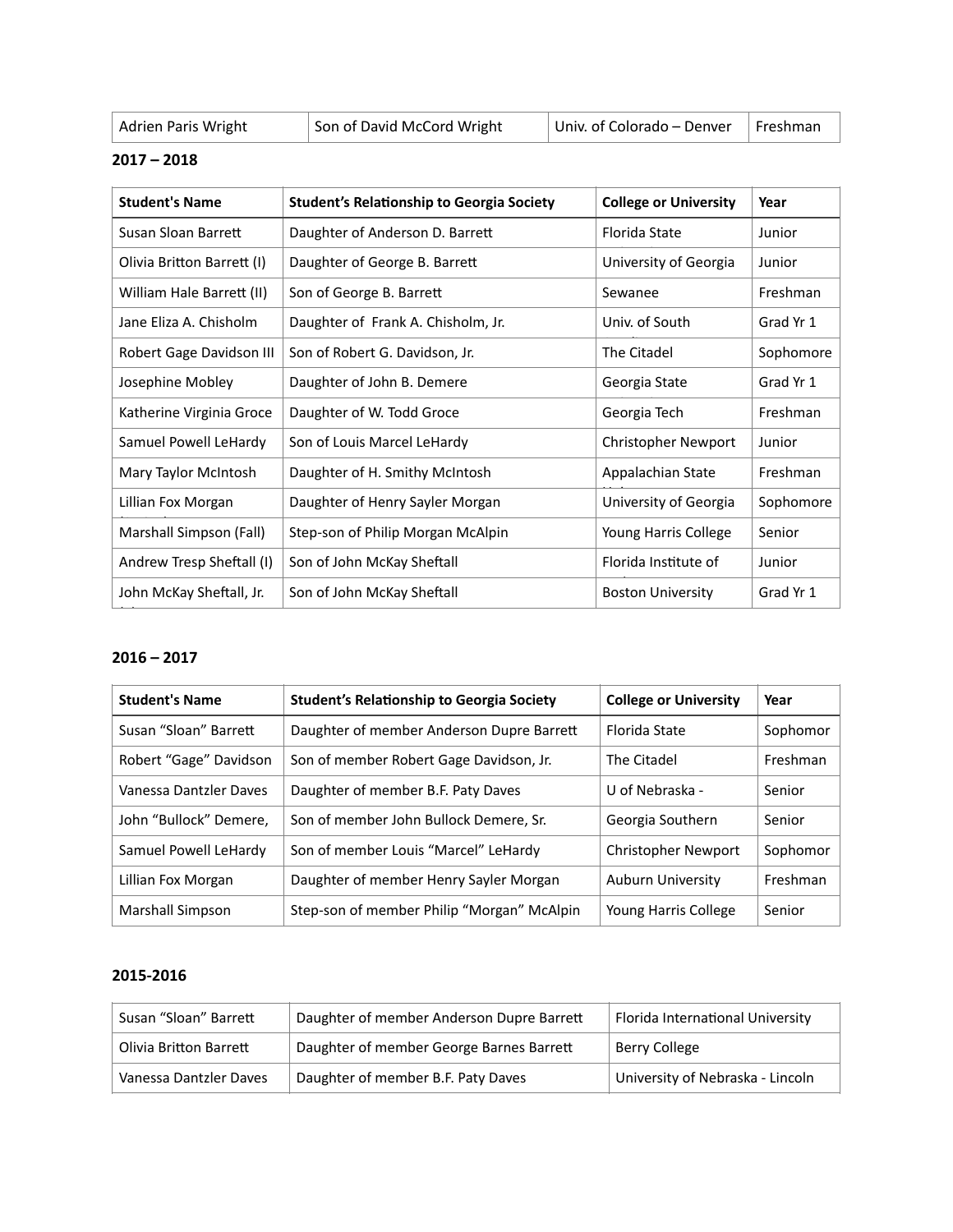| John "Bullock" Demere, | Son of member John Bullock Demere, Sr.       | Georgia Southern University           |
|------------------------|----------------------------------------------|---------------------------------------|
| Marc "Damon" Dunwody   | Son of member James Douglas "Doug"           | University of Georgia                 |
| Waldo "Emerson" Floyd, | Son of member Waldo Emerson Floyd, III       | Medical College of Georgia            |
| Kendall Avary Hack     | Daughter of member Frederick Courtland Hack, | Wharton School of Univ. of Penn.      |
| Samuel Powell LeHardy  | Son of member Louis "Marcel" LeHardy         | <b>Christopher Newport University</b> |
| Marshall Simpson       | Step-son of member Philip "Morgan" McAlpin   | Young Harris College                  |

| Eleanor Bess Butler          | Daughter of member Malcolm Lee Butler           | Virginia Tech University |
|------------------------------|-------------------------------------------------|--------------------------|
| Jane Eliza Anderson          | Daughter of member Frank Anderson "Andy"        | <b>Furman University</b> |
| Vanessa Dantzler Daves       | Daughter of member B.F. Paty Daves              | Univ. of Nebraska -      |
| Marc "Damon" Dunwody         | Son of member James Douglas "Doug" Dunwody      | University of Georgia    |
| Waldo "Emerson" Floyd, IV    | Son of member Waldo Emerson Floyd, III          | Medical College of       |
| Ford Prioleau "Chip" Fuller, | Son of member Ford P. Fuller, III               | Pennsylvania State Univ. |
| Kendall Avary Hack           | Daughter of member Fredrick Courtland Hack, Jr. | Harvard Kennedy School   |
| Hans Lawton McIntosh         | Son of member Olin T. McIntosh                  | Georgia Southern         |
| Marshall Simpson             | Step-son of member Philip "Morgan" McAlpin      | Young Harris College     |

| Eleanor Bess Butler        | Daughter of member Malcolm Lee Butler           | Virginia Tech University      |
|----------------------------|-------------------------------------------------|-------------------------------|
| Jane Eliza Anderson        | Daughter of member Frank Anderson "Andy"        | <b>Furman University</b>      |
| James Ronald Clark         | Son of member Stephen Elliott Clark             | University of Vermont         |
| John "Bullock" Demere, Jr. | Son of member John Bullock Demere               | Georgia Southern University   |
| Marc "Damon" Dunwody       | Son of member James Douglas "Doug" Dunwody      | University of Georgia         |
| Ford Prioleau "Chip"       | Son of member Ford P. Fuller, III               | Pennsylvania State University |
| Eleanor Drake McAlpin      | Daughter of member Philip "Morgan" McAlpin, Sr. | Georgia College & State       |
| Hans Lawton McIntosh       | Son of member Olin Tally McIntosh, II           | Georgia Southern University   |
| Nathaniel Ferris Mitchell  | Son of member Joseph Bradford "Brad" Mitchell   | Lead-Deadwood /Lake Area      |
| John "McKay" Sheftall, Jr. | Son of member John McKay Sheftall               | Middlebury College            |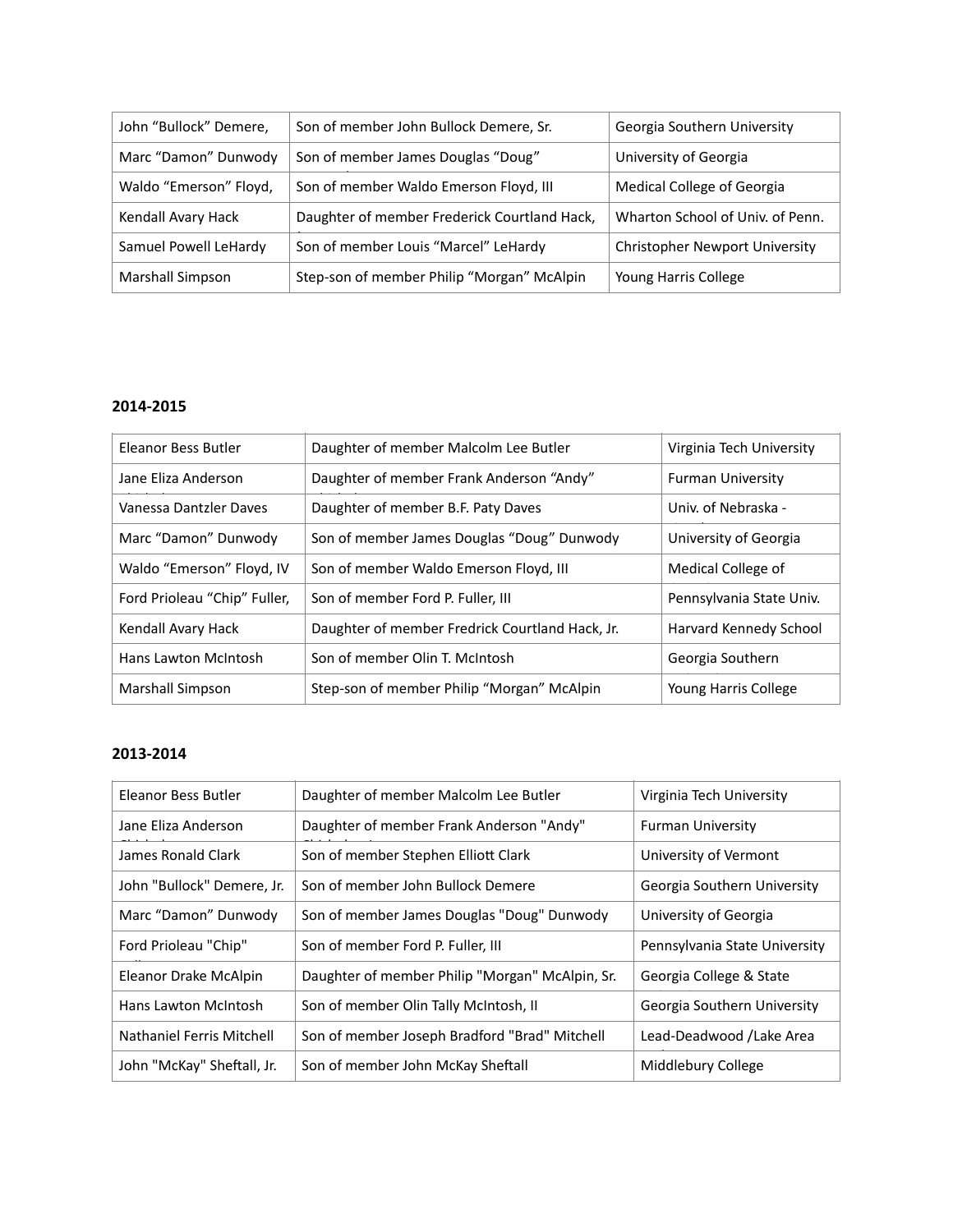| Eleanor Bess Butler              | Daughter of member Malcolm Lee Butler           | Virginia Tech University       |
|----------------------------------|-------------------------------------------------|--------------------------------|
| Jane Eliza Anderson              | Daughter of member Frank Anderson "Andy"        | <b>Furman University</b>       |
| James Ronald Clark               | Son of member Stephen Elliott Clark             | University of Vermont          |
| Michael Taylor Clay              | Son of member Stuart McGuire Clay               | Armstrong Atlantic State Univ. |
| John Coady Cochran               | Son of member Lewis "Cole" Cochran              | <b>Tallahassee Community</b>   |
| John "Bullock" Demere, Jr.       | Son of member John Bullock Demere               | Georgia Southern University    |
| <b>Christine Bradford Demere</b> | Daughter of member Robert Houstoun Demere, Jr.  | Sweet Briar College            |
| Marc "Damon" Dunwody             | Son of member James Douglas "Doug" Dunwody      | University of Georgia          |
| Alexandra S. Gordon              | Daughter of member A. McGuire "Mac" Gordon      | Univ. of California - Berkeley |
| <b>Charles Thwaite Guy</b>       | Son of member Kirk Martin McAlpin, Jr.          | Univ. of N. Carolina -         |
| Eleanor Drake McAlpin            | Daughter of member Philip "Morgan" McAlpin, Sr. | Georgia College & State        |
| Nathaniel Ferris Mitchell        | Son of member Joseph Bradford "Brad" Mitchell   | Lead-Deadwood /Lake Area       |
| Jennifer Amelia Morgan           | Daughter of member Henry Sayler Morgan          | <b>Brown University</b>        |
| John "McKay" Sheftall, Jr.       | Son of member John McKay Sheftall               | Middlebury College             |

| Eleanor Bess Butler       | Daughter of member Malcolm Lee Butler            | Virginia Tech University       |
|---------------------------|--------------------------------------------------|--------------------------------|
| Jane Eliza Anderson       | Daughter of member Frank Anderson "Andy"         | <b>Furman University</b>       |
| James Ronald Clark        | Son of member Stephen Elliott Clark              | University of Vermont          |
| John Coady Cochran        | Son of member Lewis "Cole" Cochran               | <b>Tallahassee Community</b>   |
| John "Bullock" Demere,    | Son of member John Bullock Demere                | Georgia Southern University    |
| Christine Bradford        | Daughter of member Robert Houstoun Demere, Jr.   | Sweet Briar College            |
| Erin Lea Dunwody          | Daughter of member James Douglas "Doug"          | Florida State University       |
| G. Barrett LeHardy        | Son of member Louis "Marcell" LeHardy            | US Military Academy West       |
| Eleanor Drake McAlpin     | Daughter of member Philip "Morgan" McAlpin, Sr.  | Georgia College & State        |
| Kathleen Marie Rockwell   | Daughter of member William Spencer Rockwell, Jr. | University of Georgia          |
| Lucy Banks Sheftall       | Daughter of member John McKay Sheftall           | Syracuse University            |
| John Mark Stephenson, Jr. | Son of member John Mark Stephenson, Sr.          | University of Georgia          |
| Nell McIntire Varnedoe    | Daughter of member Gordon Saussy Varnedoe        | Armstrong Atlantic State Univ. |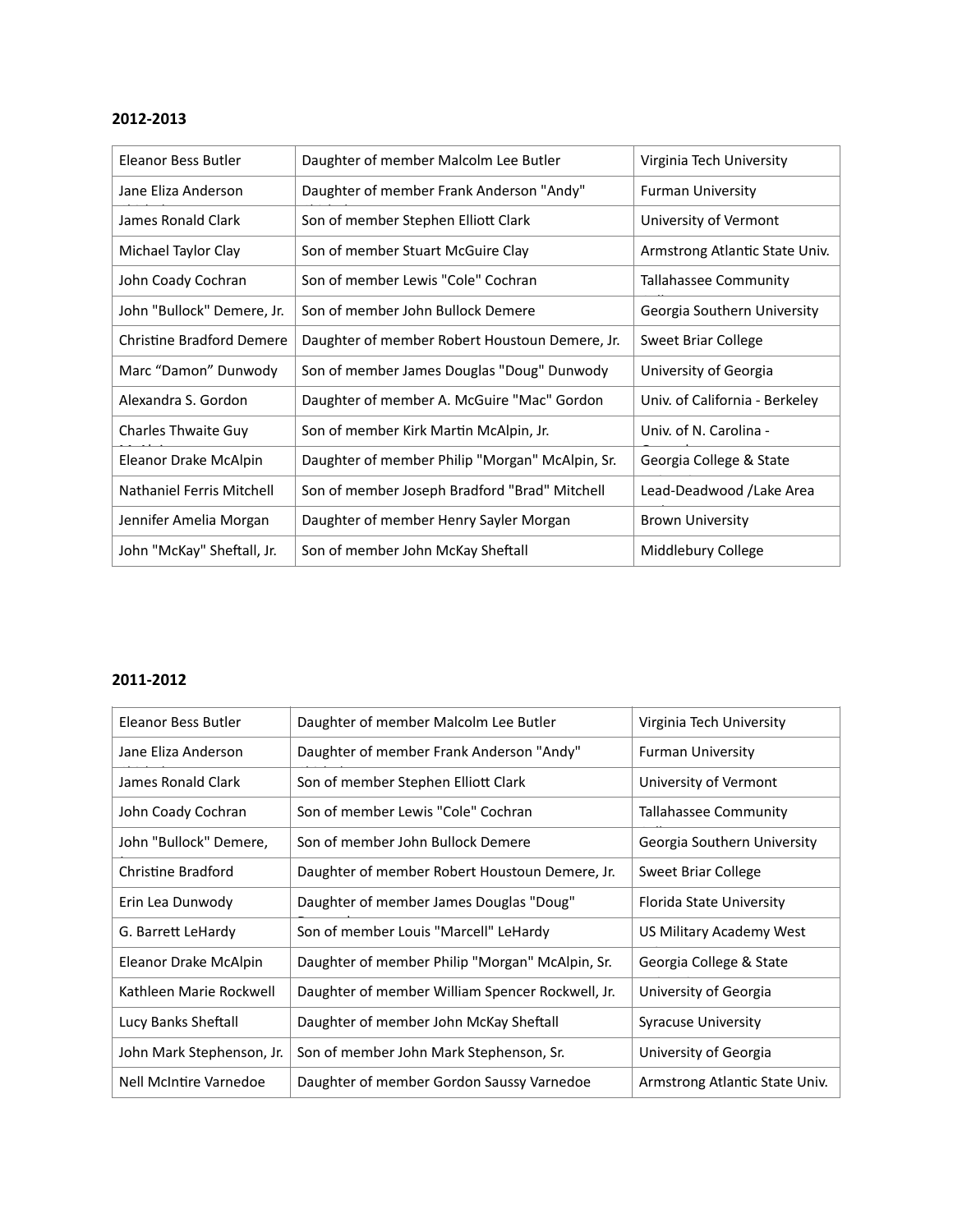| Frank Anderson Chisholm,         | Son of member Frank Anderson "Andy"             | University of Georgia          |
|----------------------------------|-------------------------------------------------|--------------------------------|
| James Ronald Clark               | Son of member Stephen Elliott Clark             | University of Vermont          |
| Caroline V. Clay                 | Daughter of member Henry Walthour Clay          | <b>Clemson University</b>      |
| John Coady Cochran               | Son of member Lewis "Cole" Cochran              | Tallahassee Community College  |
| Josephine Mobley Demere          | Daughter of member John Bullock Demere          | <b>Eckerd College</b>          |
| <b>Christine Bradford Demere</b> | Daughter of member Robert Houstoun Demere,      | Sweet Briar College            |
| Erin Lea Dunwody                 | Daughter of member James Douglas "Doug"         | Florida State University       |
| Waldo "Emerson" Floyd, IV        | Son of member Waldo Emerson Floyd, III          | Georgetown University Law      |
| Alexandra S. Gordon              | Daughter of member A. McGuire "Mac" Gordon      | Univ. of California - Berkeley |
| Kendall Avary Hack               | Daughter of member Fredrick Courtland Hack, Jr. | <b>Wake Forest University</b>  |
| G. Barrett LeHardy               | Son of member Louis "Marcell" LeHardy           | US Military Academy West       |
| Charles Thwaite Guy              | Son of member Kirk Martin McAlpin, Jr.          | Univ. of N. Carolina -         |
| Philip Morgan McAlpin, Jr.       | Son of member Philip "Morgan" McAlpin, Sr.      | University of Georgia          |
| Andrew Lachlin McIntosh          | Son of member William S. McIntosh, Jr.          | Texas A & M University -       |
| Jennifer Amelia Morgan           | Daughter of member Henry Sayler Morgan          | <b>Brown University</b>        |
| Gustave Philip Morgan, IV        | Son of member Gustave "Philip" Morgan, III      | <b>Auburn University</b>       |
| Kathleen Marie Rockwell          | Daughter of member William Spencer Rockwell,    | University of Georgia          |
| Lucy Banks Sheftall              | Daughter of member John McKay Sheftall          | <b>Syracuse University</b>     |
| John Mark Stephenson, Jr.        | Son of member John Mark Stephenson, Sr.         | University of Georgia          |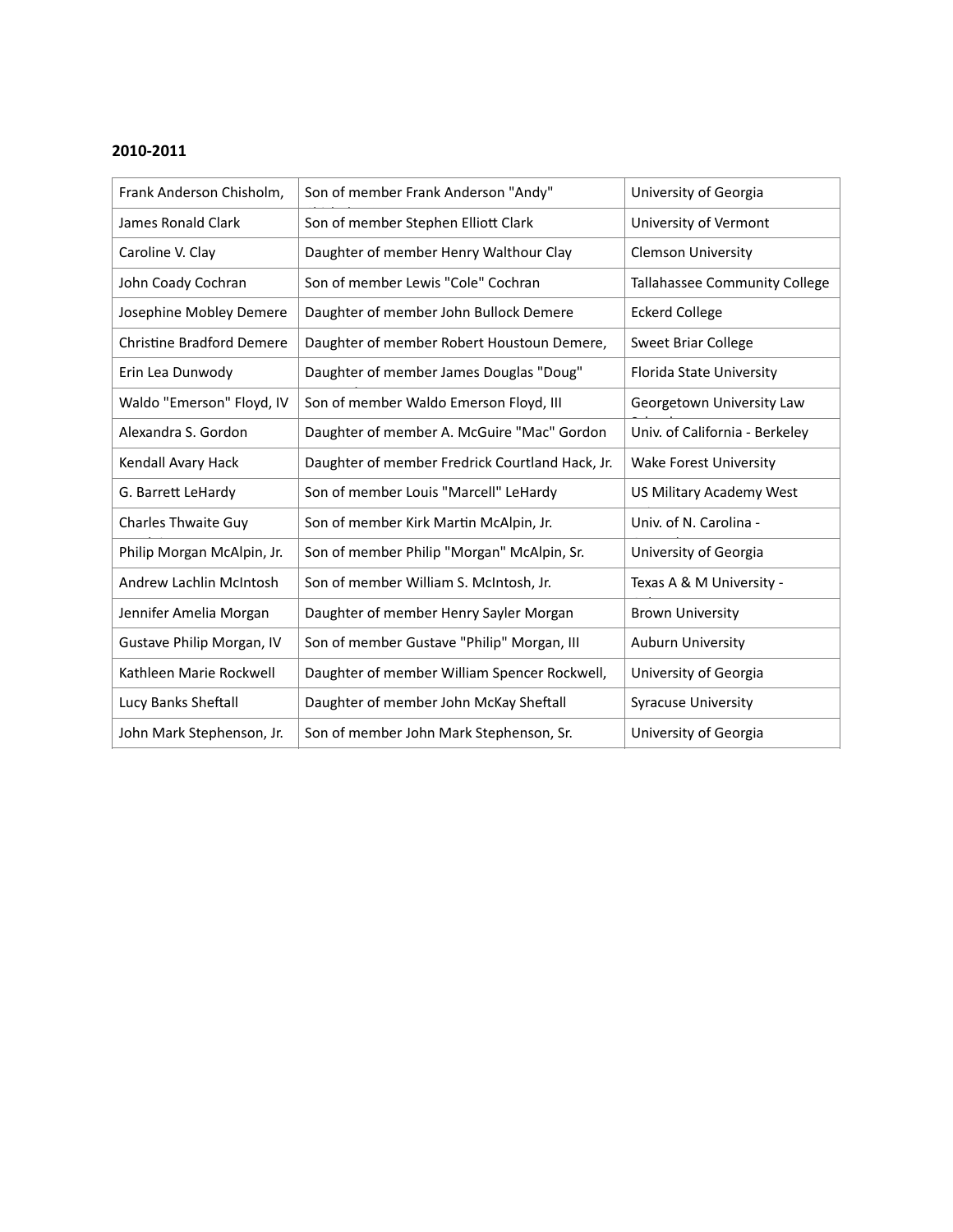| Natalie Williams Butler          | Daughter of member Malcolm L. Butler            | Univ. of N. Carolina - Charlotte |
|----------------------------------|-------------------------------------------------|----------------------------------|
| Frank Anderson Chisholm,         | Son of member Frank Anderson "Andy"             | University of Georgia            |
| William Mosher Clark             | Son of member Stephen Elliott Clark             | James Madison University         |
| Josephine Mobley Demere          | Daughter of member John Bullock Demere          | <b>Eckerd College</b>            |
| <b>Christine Bradford Demere</b> | Daughter of member Robert Houstoun Demere,      | Sweet Briar College              |
| Erin Lea Dunwody                 | Daughter of member James Douglas "Doug"         | Florida State University         |
| John H. L. Fuller                | Son of member Ford P. Fuller, III               | Indiana University of            |
| Kendall Avary Hack               | Daughter of member Fredrick Courtland Hack, Jr. | <b>Wake Forest University</b>    |
| James Charlton Hartridge         | Son of member Walter Charlton Hartridge, III    | Georgia Southern University      |
| G. Barrett LeHardy               | Son of member Louis "Marcell" LeHardy           | US Military Academy West Point   |
| Kirk Martin McAlpin, III         | Son of member Kirk Martin McAlpin, Jr.          | University of Georgia            |
| Philip Morgan McAlpin, Jr.       | Son of member Philip "Morgan" McAlpin, Sr.      | University of Georgia            |
| Neal Elizabeth McIntosh          | Daughter of member John Mohr McIntosh, Jr.      | <b>Oregon State University</b>   |
| Hans Lawton McIntosh             | Son of member Olin Tally McIntosh, II           | Georgia Southern University      |
| Taylor O. Mackie                 | Son of member Abraham "Neff" McIntosh           | Savannah College of Art &        |
| Andrew Lachlin McIntosh          | Son of member William S. McIntosh, Jr.          | Texas A & M University -         |
| Cordes McLendon                  | Daughter of member Baxter Franklin McLendon     | University of SC - Beaufort      |
| Jennifer Amelia Morgan           | Daughter of member Henry Sayler Morgan          | <b>Brown University</b>          |
| Gustave Philip Morgan, IV        | Son of member Gustave "Philip" Morgan, III      | Auburn University                |
| Kathleen Marie Rockwell          | Daughter of member William Spencer Rockwell,    | University of Georgia            |
| Lucy Banks Sheftall              | Daughter of member John McKay Sheftall          | <b>Syracuse University</b>       |
| William Lowe Sheftall, IV        | Son of member William Lowe Sheftall, III        | Louisiana State University       |
| Cecelia Katherine Smith          | Daughter of member Christopher Campbell         | Savannah College of Art &        |
| John Mark Stephenson, Jr.        | Son of member John Mark Stephenson, Sr.         | University of Georgia            |
| Nell McIntire Varnedoe           | Daughter of member Gordon Saussy Varnedoe       | Armstrong Atlantic State Univ.   |

| Natalie Williams Butler     | Daughter of member Malcolm Lee Butler  | Univ. of N. Carolina - Charlotte |
|-----------------------------|----------------------------------------|----------------------------------|
| Frank Anderson Chisholm,    | Son of member Frank Anderson "Andy"    | University of Georgia            |
| <b>William Mosher Clark</b> | Son of member Stephen Elliott Clark    | James Madison University         |
| Caroline V. Clay            | Daughter of member Henry Walthour Clay | Clemson University               |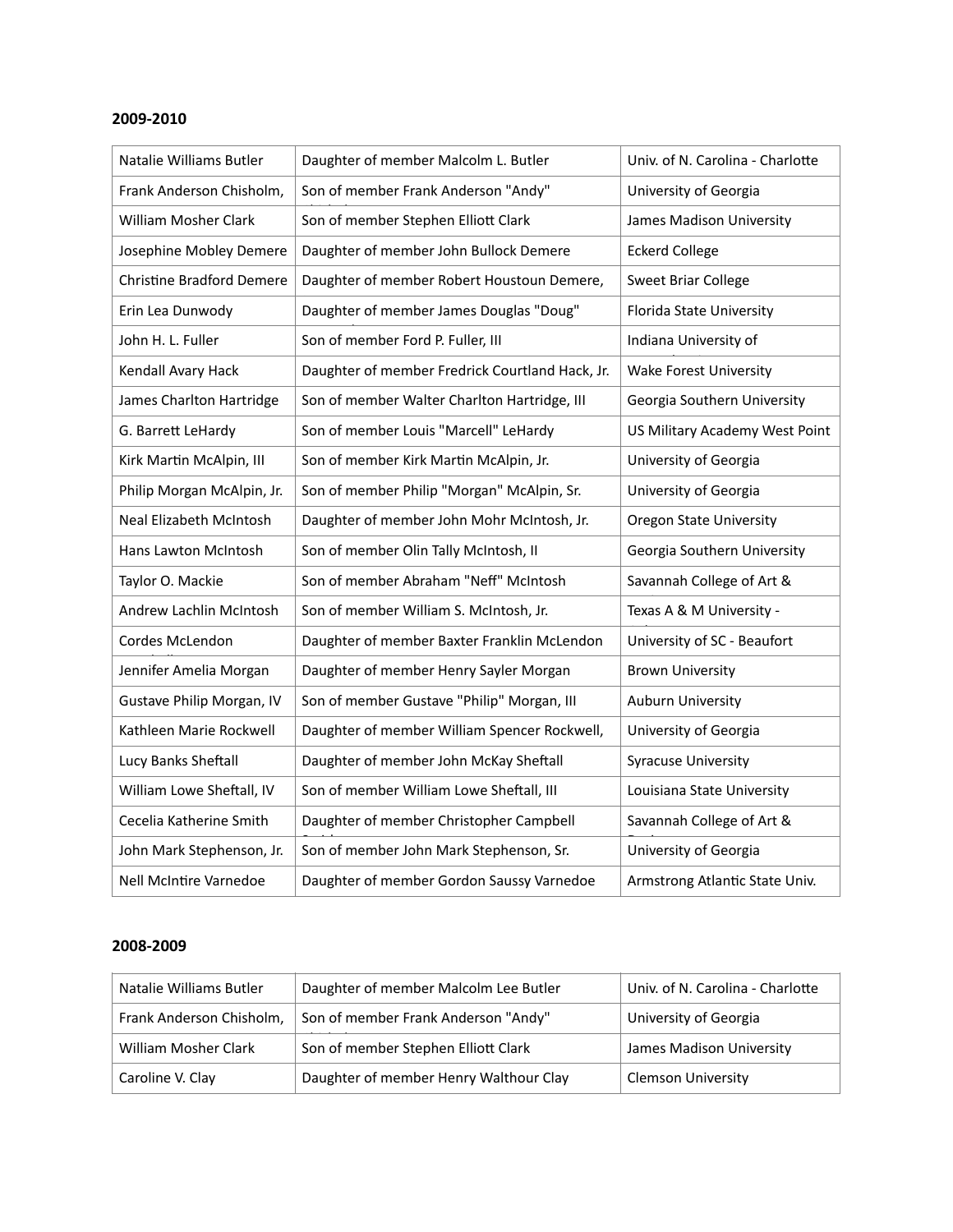| Anne Taylor Demere          | Daughter of member Robert Houstoun Demere,      | Lake Forest College            |
|-----------------------------|-------------------------------------------------|--------------------------------|
| Erin Lea Dunwody            | Daughter of member James Douglas "Doug"         | Florida State University       |
| John H. L. Fuller           | Son of member Ford P. Fuller, III               | Indiana University of          |
| Kendall Avary Hack          | Daughter of member Fredrick Courtland Hack, Jr. | Wake Forest University         |
| James Charlton Hartridge    | Son of member Walter Charlton Hartridge, III    | Georgia Southern University    |
| G. Barrett LeHardy          | Son of member Louis "Marcell" LeHardy           | US Military Academy West Point |
| Mary Jane Gray Martin       | Daughter of member Robert "Vincent" Martin, III | University of Georgia          |
| Henry Champion McAlpin      | Son of member Kirk Martin McAlpin, Jr.          | Auburn University              |
| Philip Morgan McAlpin, Jr.  | Son of member Philip "Morgan" McAlpin, Sr.      | University of Georgia          |
| <b>Hans Lawton McIntosh</b> | Son of member Olin Tally McIntosh, II           | Georgia Southern University    |
| Andrew Lachlin McIntosh     | Son of member William S. McIntosh, Jr.          | Texas A & M University -       |
| Gustave Philip Morgan, IV   | Son of member Gustave "Philip" Morgan, III      | Auburn University              |
| Graham Dunson Rockwell      | Son of member William Spencer Rockwell, Jr.     | University of Georgia          |
| Lucy Banks Sheftall         | Daughter of member John McKay Sheftall          | <b>Syracuse University</b>     |
| William Lowe Sheftall, IV   | Son of member William Lowe Sheftall, III        | Louisiana State University     |
| Cecelia Katherine Smith     | Daughter of member Christopher Campbell         | Savannah College of Art &      |
| John Mark Stephenson, Jr.   | Son of member John Mark Stephenson, Sr.         | University of Georgia          |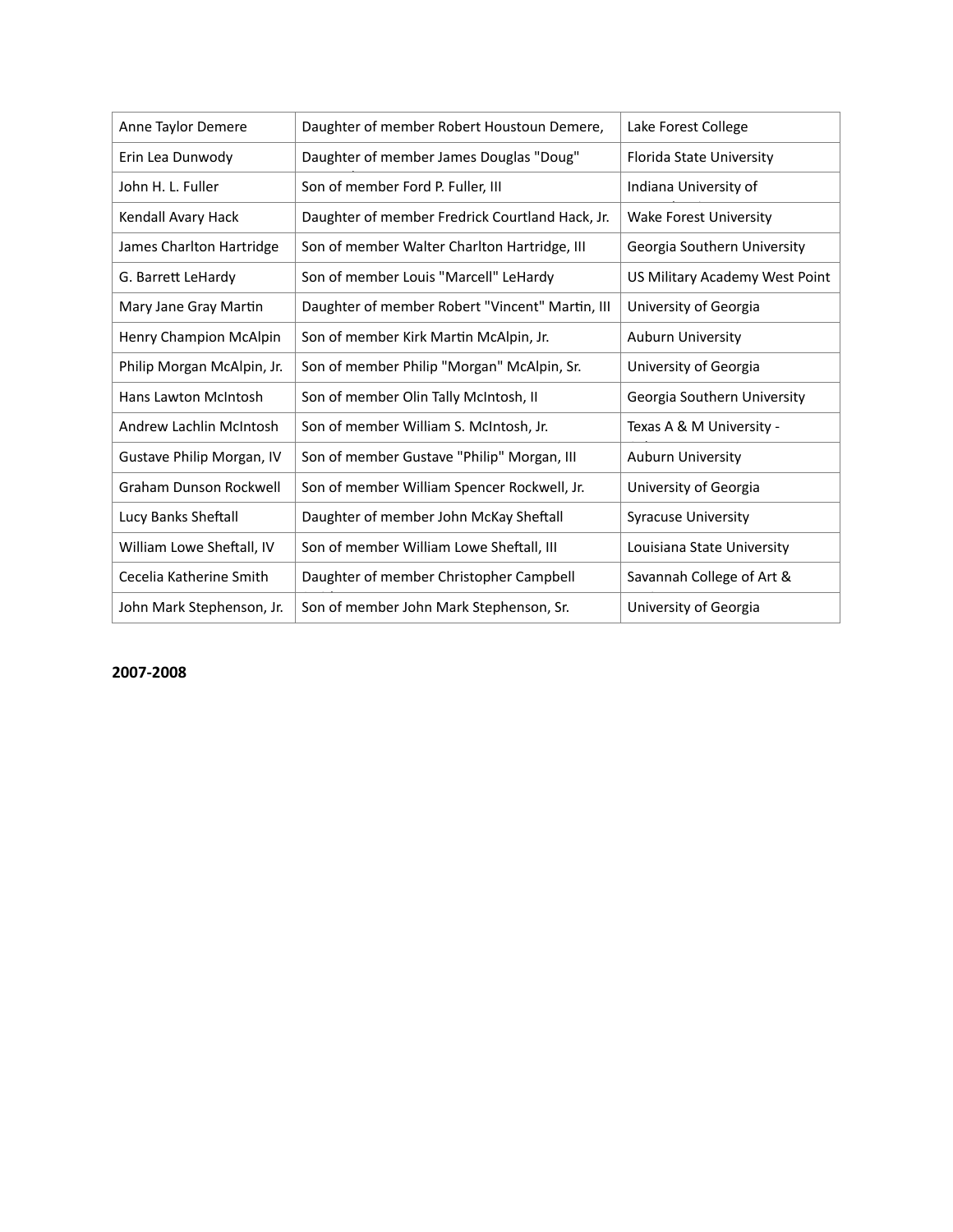| <b>Matthew Parker Burns</b>   | Son of member J. Derry Burns, Jr.               | <b>Macon State College</b>       |
|-------------------------------|-------------------------------------------------|----------------------------------|
| Elizabeth Larkin Butler       | Daughter of member Malcolm Lee Butler           | Armstrong Atlantic State Univ.   |
| Robert W. Butler              | Son of member Marion Tyus "Ty" Butler, Jr.      | Western Carolina University      |
| Frank Anderson Chisholm,      | Son of member Frank Anderson "Andy"             | University of Georgia            |
| William Mosher Clark          | Son of member Stephen Elliott Clark             | James Madison University         |
| Ana Maria Clay                | Daughter of member Henry Walthour Clay          | <b>Clemson University</b>        |
| Michael Taylor Clay           | Son of member Stuart McGuire Clay               | Armstrong Atlantic State Univ.   |
| Lewis "Cole" Cochran, Jr.     | Son of member Lewis "Cole" Cochran              | Florida State University         |
| Michelle Munson Demere        | Daughter of member John Bullock Demere          | Sweet Briar College              |
| Anne Taylor Demere            | Daughter of member Robert Houstoun Demere,      | Lake Forest College              |
| <b>Hollis Hamilton Floyd</b>  | Daughter of member Waldo Emerson Floyd, III     | University of Georgia            |
| John H. L. Fuller             | Son of member Ford P. Fuller, III               | Indiana University of            |
| Virginia Irene Hack           | Daughter of member Fredrick Courtland Hack, Jr. | <b>Furman University</b>         |
| James Charlton Hartridge      | Son of member Walter Charlton Hartridge, III    | Georgia Southern University      |
| Mary Jane Gray Martin         | Daughter of member Robert "Vincent" Martin, III | University of Georgia            |
| Henry Champion McAlpin        | Son of member Kirk Martin McAlpin, Jr.          | <b>Auburn University</b>         |
| Philip Morgan McAlpin, Jr.    | Son of member Philip "Morgan" McAlpin, Sr.      | University of Georgia            |
| Andrew Lachlin McIntosh       | Son of member William S. McIntosh, Jr.          | Texas A & M University -         |
| Katherine Sue Mitchell        | Daughter of member Joseph Bradford "Brad"       | University of St. Thomas         |
| Gustave Philip Morgan, IV     | Son of member Gustave "Philip" Morgan, III      | Auburn University                |
| Hallie Payne                  | Daughter of member Robert Irvin Payne           | University of North Carolina     |
| <b>Graham Dunson Rockwell</b> | Son of member William Spencer Rockwell, Jr.     | University of Georgia            |
| Lucy Banks Sheftall           | Daughter of member John McKay Sheftall          | <b>Syracuse University</b>       |
| Cecelia Katherine Smith       | Daughter of member Christopher Campbell         | Savannah College of Art & Design |
| John Mark Stephenson, Jr.     | Son of member John Mark Stephenson, Sr.         | University of Georgia            |
| David Habersham Wright        | Son of member Peter M. Wright                   | Georgia Southern University      |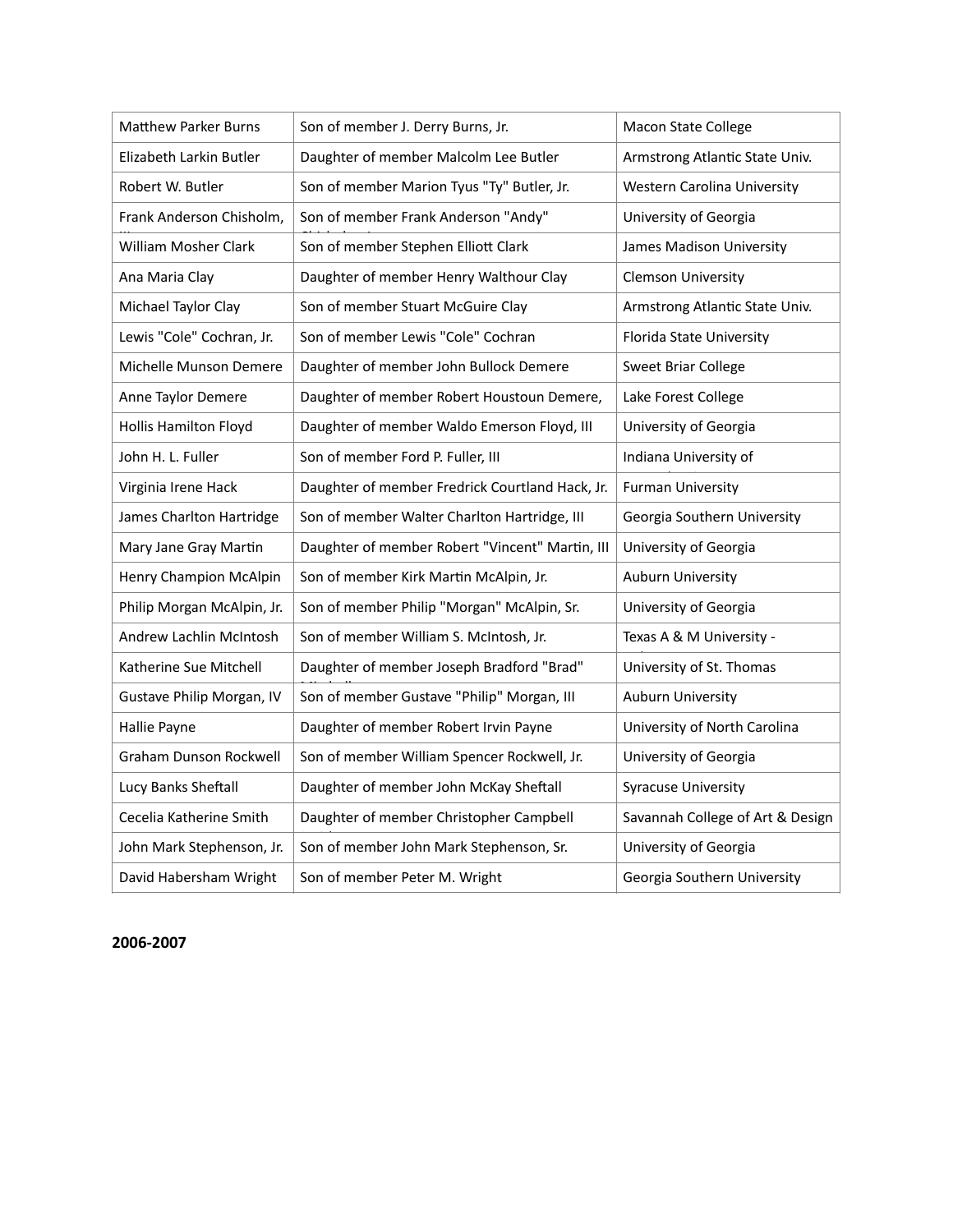| <b>Matthew Parker Burns</b> | Son of member J. Derry Burns, Jr.               | Macon State College          |
|-----------------------------|-------------------------------------------------|------------------------------|
| Elizabeth Larkin Butler     | Daughter of member Malcolm Lee Butler           | Armstrong Atlantic State     |
| Ana Maria Clay              | Daughter of member Henry Walthour Clay          | <b>Clemson University</b>    |
| Michael Taylor Clay         | Son of member Stuart McGuire Clay               | Armstrong Atlantic State     |
| Michelle Munson Demere      | Daughter of member John Bullock Demere          | Sweet Briar College          |
| Anne Taylor Demere          | Daughter of member Robert Houstoun Demere, Jr.  | Lake Forest College          |
| Waldo "Emerson" Floyd, IV   | Son of member Waldo Emerson Floyd, III          | <b>Princeton University</b>  |
| Virginia Irene Hack         | Daughter of member Fredrick Courtland Hack, Jr. | <b>Furman University</b>     |
| James Charlton Hartridge    | Son of member Walter Charlton Hartridge, III    | Georgia Southern University  |
| Henry Champion McAlpin      | Son of member Kirk Martin McAlpin, Jr.          | <b>Auburn University</b>     |
| Katherine M. McAlpin        | Daughter of member Philip "Morgan" McAlpin, Sr. | University of Georgia        |
| Katherine Sue Mitchell      | Daughter of member Joseph Bradford "Brad"       | University of St. Thomas     |
| Winnifred "Lane" Morgan     | Daughter of member Gustave "Philip" Morgan, III | Washington & Lee University  |
| Hallie Payne                | Daughter of member Robert Irvin Payne           | University of North Carolina |
| William Lowe Sheftall, IV   | Son of member William Lowe Sheftall, III        | <b>Rhodes College</b>        |
| Cecelia Katherine Smith     | Daughter of member Christopher Campbell Smith   | University of Georgia        |
| David Habersham Wright      | Son of member Peter M. Wright                   | Georgia Southern University  |
| Virginia Barclay Wylly      | Daughter of member Thomas Cook Wylly, II        | University of Tennessee      |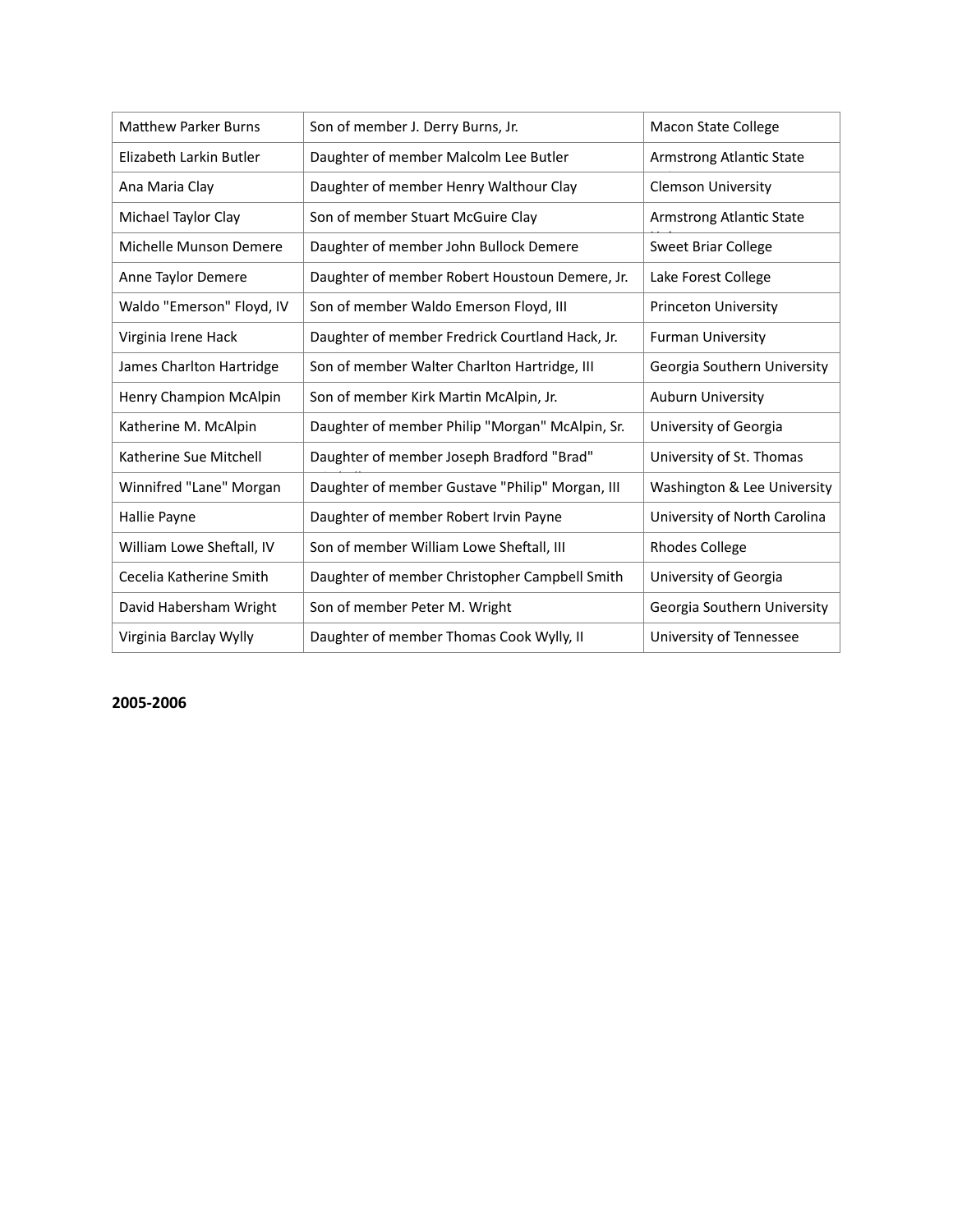| <b>Matthew Parker Burns</b>       | Son of member J. Derry Burns, Jr.            | <b>Macon State College</b>   |
|-----------------------------------|----------------------------------------------|------------------------------|
| Thomas H. Clay                    | Son of member Henry Walthour Clay            | <b>Clemson University</b>    |
| Michael Taylor Clay               | Son of member Stuart McGuire Clay            | Armstrong Atlantic State     |
| Anne Taylor Demere                | Daughter of member Robert Houstoun           | Lake Forest College          |
| <b>Elizabeth Terrell Montford</b> | Daughter of member Franklin Moreland         | <b>Hollins College</b>       |
| Waldo "Emerson" Floyd, IV         | Son of member Waldo Emerson Floyd, III       | <b>Princeton University</b>  |
| Scott Albert Fuller               | Son of member Middleton Rutledge "Mid"       | Arizona State University     |
| Virginia Irene Hack               | Daughter of member Fredrick Courtland Hack,  | <b>Furman University</b>     |
| James Charlton Hartridge          | Son of member Walter Charlton Hartridge, III | Georgia Southern University  |
| Mary Jane Gray Martin             | Daughter of member Robert "Vincent" Martin,  | University of Georgia        |
| Charles Thwaite Guy McAlpin       | Son of member Kirk Martin McAlpin, Jr.       | <b>Guilford College</b>      |
| Katherine M. McAlpin              | Daughter of member Philip "Morgan" McAlpin,  | University of Georgia        |
| Winnifred "Lane" Morgan           | Daughter of member Gustave "Philip" Morgan,  | Washington & Lee             |
| Hallie Payne                      | Daughter of member Robert Irvin Payne        | University of North Carolina |
| Graham Dunson Rockwell            | Son of member William Spencer Rockwell, Jr.  | University of Georgia        |
| William Lowe Sheftall, IV         | Son of member William Lowe Sheftall, III     | <b>Rhodes College</b>        |
| Jillian Smith                     | Daughter of member Bruce Alexander Smith     | University of Virginia       |
| Cecelia Katherine Smith           | Daughter of member Christopher Campbell      | University of Georgia        |
| George Y. Wheeler, IV             | Son of George Y. Wheeler, III                | University of Virginia       |
| Christian Langdon Wright          | Son of member Peter M. Wright                | George Washington            |
| Thomas "Cook" Wylly, III          | Son of member Thomas Cook Wylly, II          | University of Virginia       |

| <b>Matthew Parker Burns</b>     | Son of member J. Derry Burns, Jr.               | Macon State College       |
|---------------------------------|-------------------------------------------------|---------------------------|
| Elizabeth Larkin Butler         | Daughter of member Malcolm Lee Butler           | Armstrong Atlantic State  |
| Marion Tyus Butler, III         | Son of member Marion Tyus "Ty" Butler, Jr.      | Armstrong Atlantic State  |
| Henry Walthour "Walt" Clay, Jr. | Son of member Henry Walthour Clay               | <b>Clemson University</b> |
| Elizabeth Terrell Montford      | Daughter of member Franklin Moreland Denson     | <b>Hollins College</b>    |
| Waldo "Emerson" Floyd, IV       | Son of member Waldo Emerson Floyd, III          | Princeton University      |
| Virginia Irene Hack             | Daughter of member Fredrick Courtland Hack, Jr. | <b>Furman University</b>  |